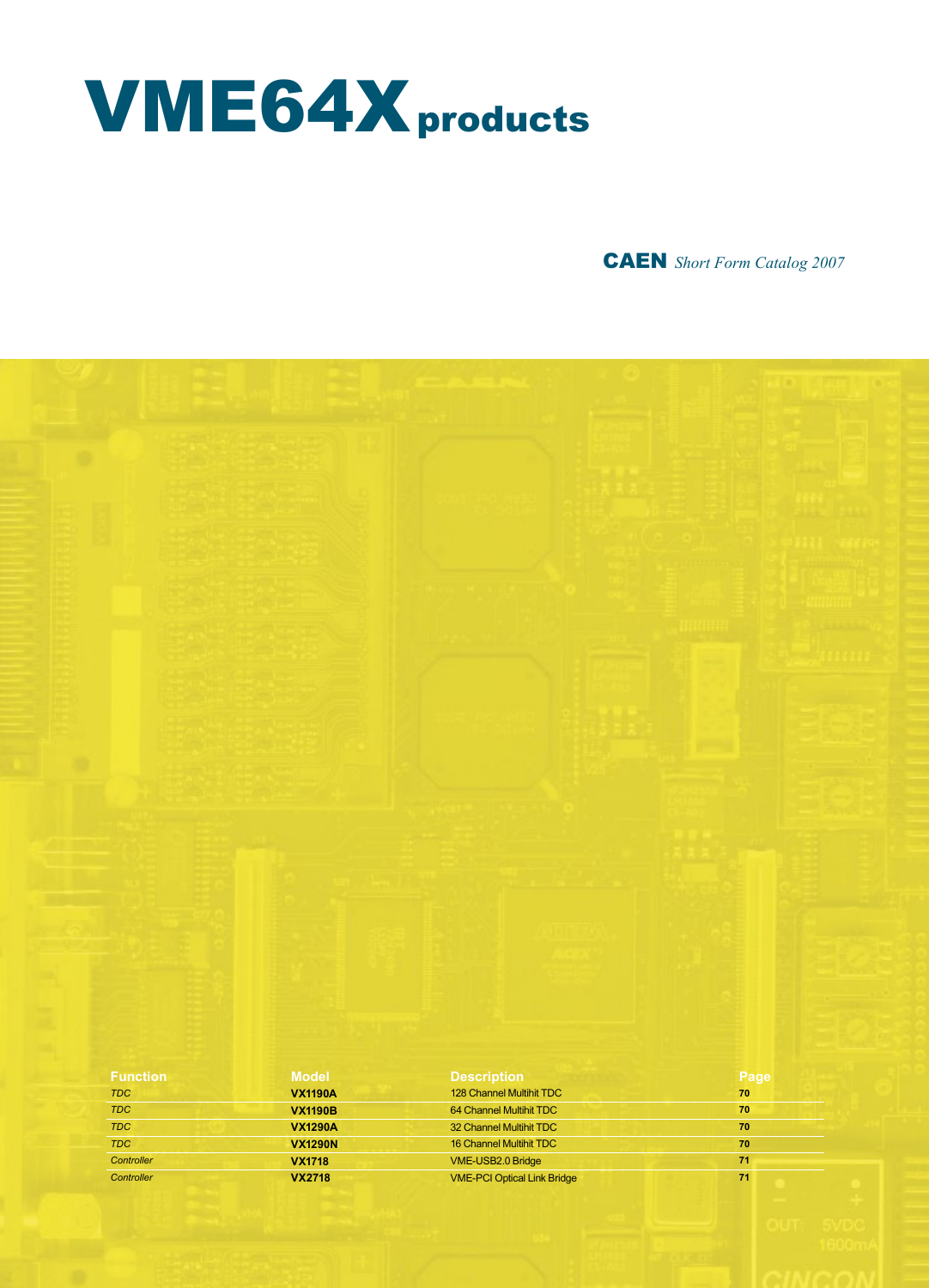## VX1190A - VX1190B **128/64 Channel Multihit TDC**

The board is a 1-unit wide VME64X 6U module that houses 128 (VX1190A) or 64 (VX1190B) independent Multi-Hit/Multi-Event Time to Digital Conversion channels. The unit features High Performance TDC chips, developed by CERN. LSB can be set at 100 ps (19 bit resolution, 52 µs FSR), 200 ps (19 bit, 104 µs FSR) or 800 ps (17 bit, 104 µs FSR). The channels can be enabled for the detection of hits rising/falling edges or for their width measurement (both the edges' timing, and the hit width can be measured with the selected resolution). For each channel there is a digital adjustment for the zero-ing of any offsets. The data acquisition can be programmed in "EVENTS" ("TRIGGER MATCHING MODE", with a programmable time window) or in "CONTINUOUS STORAGE MODE". Both ECL and LVDS input signals are supported.

The VME interface allows the module to work in A24 and A32 addressing modes. The board houses a 32 k x 32 bit deep Output Buffer, that can be readout via VME in a completely independent way from the acquisition itself. The internal registers are available in D16 mode only, while the Output Buffer is accessible in D32, BLT32 or MBLT64. The module supports also the Chained Block Transfer mechanism and the Multicast commands. The board has a special circuitry that allows it to be removed from and inserted in a powered crate without switching the crate off.



- **3 programmable ranges: 100 ps LSB (19 bit resolution), 200 ps LSB (19 bit) and 800 ps LSB (17 bit) ...**>
- **ECL/LVDS inputs automatically ...**> **detected**
- **5 ns Double Hit Resolution ...**>
- **Leading and Trailing Edge detection ...**>
- **Trigger Matching and Continuous Storage acquisition modes ...**>
- **32 k x 32 bit output buffer ...**>
- **BLT32/MBLT64/CBLT32/CBLT64 cycles supported ...**>
- **Multicast commands ...**>
- **Geographical address supported ...**>
- **Live insertion ...**>
- **VME64X Backplane required ...**>

## **Ordering options**

| Code         | Description                                                                         |
|--------------|-------------------------------------------------------------------------------------|
|              |                                                                                     |
| WVX1190AEXAA | VX1190A - 128 Ch Multievent Multihit TDC 100-200-800 psec ECL/LVDS                  |
|              |                                                                                     |
| WVX1190BEXAA | VX1190B - 64 Ch Multievent Multihit TDC 100-200-800 psec ECL/LVDS                   |
|              |                                                                                     |
| WA967XAAAAAA | A967 - 32 Channel Cable Adapter (1x32 to 2x16) for V767, V862, V1190, VX1190, V1495 |
|              |                                                                                     |

# VX1290A - VX1290N **32/16 Channel Multihit TDC**

## **Overview Highlights**

The Mod. VX1290A is a 1-unit wide VME64X 6U module that houses 32 independent Multi-Hit/Multi-Event Time to Digital Conversion channels. The unit houses 4 High Performance TDC chips, developed by CERN. LSB is 25 ps (21 bit resolution, 52 us FSR). The module accepts both ECL and LVDS inputs.

The Mod. VX1290N houses 16 independent Multi-Hit/Multi-Event Time to Digital Conversion channels. It houses 2 High Performance TDC chips and shares most of its features with the VX1290A. The module accepts NIM inputs.

The channels can be enabled for the detection of hits rising/falling edges or for their width measurement. For each channel there is a digital adjustment for the zero-ing of any offsets. The data acquisition can be programmed in "EVENTS" ("TRIGGER MATCHING MODE", with a programmable time window) or in "CONTINUOUS STORAGE MODE". The VME interface allows the module to work in A24 and A32 addressing modes. The board houses a 32 k x 32 bit deep Output Buffer, that can be readout via VME in a completely independent way from the acquisition itself. The internal registers are available in D16 mode only, while the Output Buffer is accessible in D32, BLT32 or MBLT64. The module supports also the Chained Block Transfer mechanism and the Multicast commands.

The board has a special circuitry that allows it to be removed from and inserted in a powered crate without switching the crate off.

### **25 ps LSB 21 bit resolution ...**>

- **...**>
- **52 µs full scale range ...**>
- **5 ns Double Hit Resolution ...**>
- **Leading and Trailing Edge detection ...**>
- **Trigger Matching and Continuous Storage acquisition modes ...**>
- **32 k x 32 bit output buffer ...**>
- **BLT32/MBLT64/CBLT32/CBLT64 cycles supported ...**>
- **Multicast commands ...**>
- **Geographical address supported ...**>
- **Live Insertion ...**>
- **VME64X Backplane required ...**>

**Ordering options**

| Code         | Version        | Description                                    |
|--------------|----------------|------------------------------------------------|
| WVX1290AEXAA | <b>VX1290A</b> | 32 Ch Multievent Multihit TDC 25 psec ECL/LVDS |
| WVX1290BNXAA | <b>VX1290N</b> | 16 Ch Multievent Multihit TDC 25 psec NIM      |